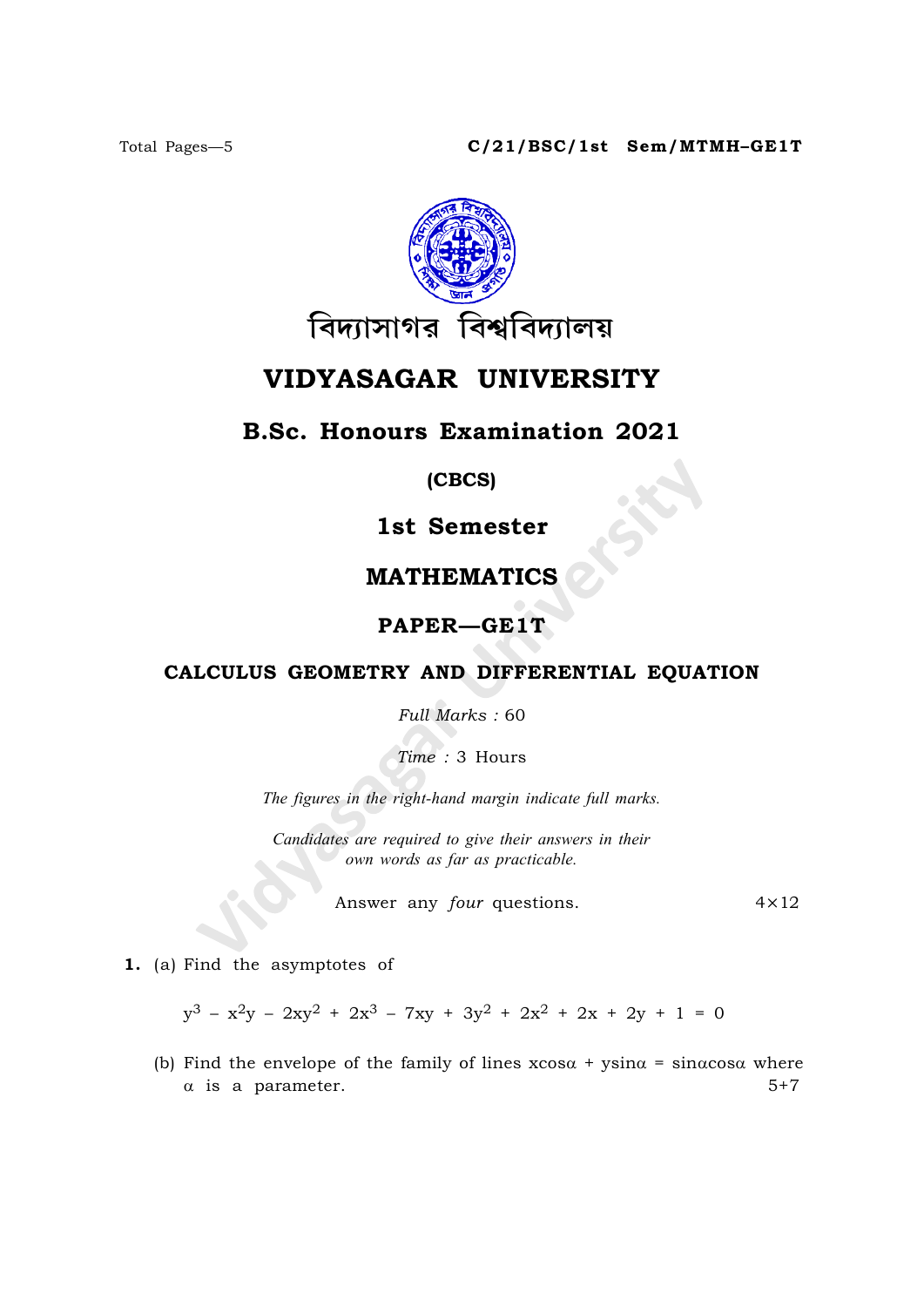**2.** (a) Show that 
$$
\int_0^{\pi/2} \sin^5 x \cos^6 x dx = \frac{8}{693}.
$$

(b) Find the entire area of the astroid  $x^{2/3} + y^{2/3} = a^{2/3}$ .

(c) Find the length of the curve

 $x = a (\cos\theta + \theta \sin\theta), y = a(\sin\theta - \theta \cos\theta)$  between  $\theta = 0$  and  $\theta = \theta_1$ . 4+4+4

- **3.** (a) If  $\lim_{x \to 0}$  $a \sin x - \sin 2x$  $\lim_{x\to 0} \frac{a \sin x - \sin 2}{\tan^3 x}$  $\rightarrow$ o tan is finite, find the value of a, and the limit.
	- (b) Evaluate  $\int \tan^5 x dx$ .
	- (c) Show that the area bounded by one arc of the cycloid  $x = a(\theta \sin\theta)$ ,  $y = a(1 - \cos\theta)$  and the X – axis is  $3\pi a^2$  sq.units. 4+4+4
- 4. (a) Reduce the equation  $8x^2 + 8xy + 2y^2 + 26x + 13y + 15 = 0$  to its cononical form.
	- (b) If  $\rm r_1$  and  $\rm r_2$  are two mutually perpendicular radius vectors of the ellipse

$$
r^2 = \frac{b^2}{1 - e^2 \cos^2 \theta}
$$
. Prove that  $\frac{1}{r_1^2} + \frac{1}{r_2^2} = \frac{1}{a^2} + \frac{1}{b^2}$ .

Where a and b are semi-major and Semi-minor axes of the ellipse. 6+6

5. (a) Find the equation of the sphere containing the circle

 $x^2 + y^2 + z^2 + 7x - 2z + 2 = 0, 2x + 3y + 4z = 8$  as one of its great circle.

C/21/BSC/1st Sem/MTMH–GE1T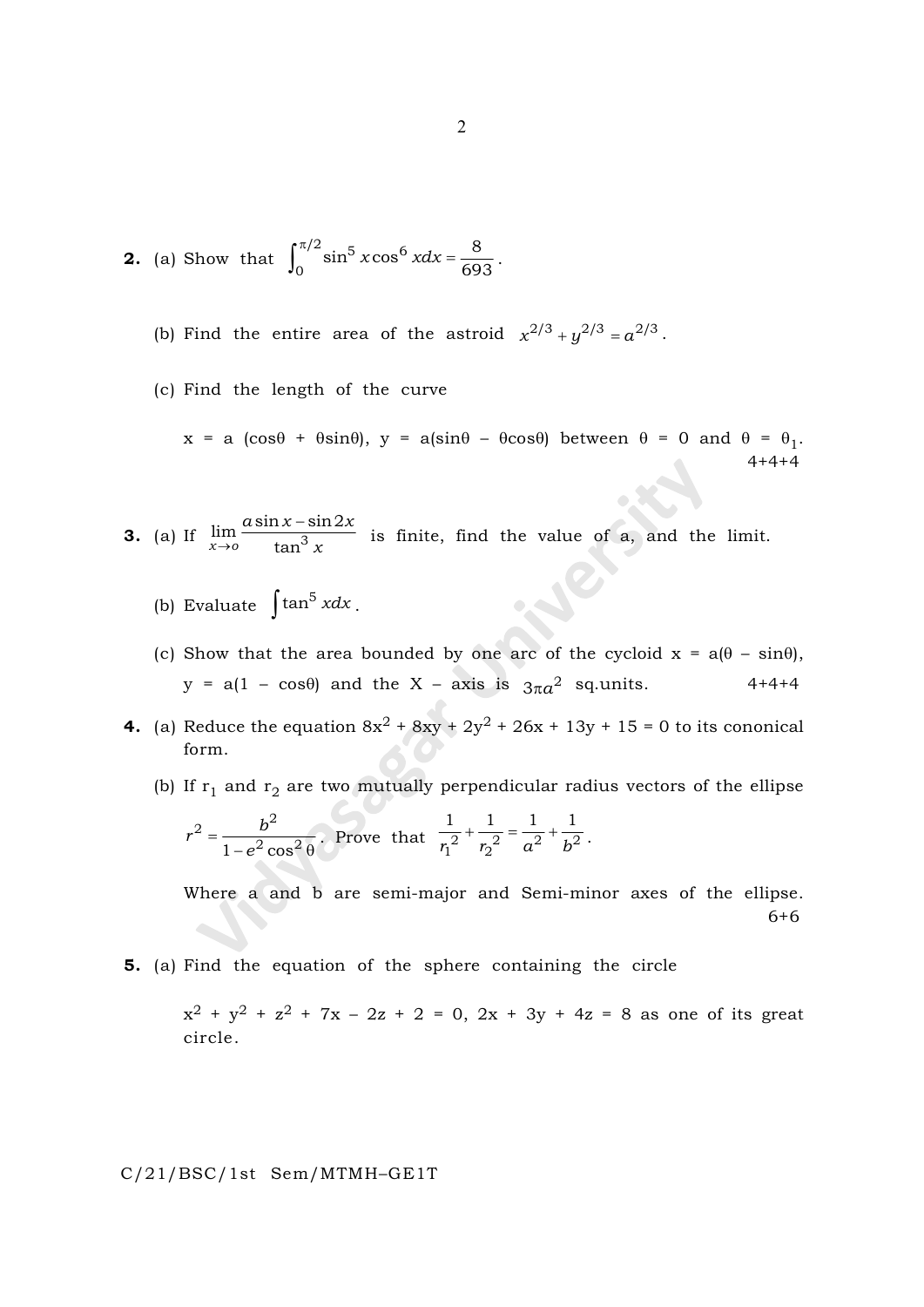(b) Find the equation of the cone whose vertex is the origin and which has  $\int x + \mu y + nz = p$ ,  $\int ax^2 + by^2 + cz^2 = 1$  as its guiding curve. 6+6

**6.** (a) If 
$$
\frac{1}{y^m + y} - \frac{1}{m} = 2x
$$
, then prove that

$$
(x^2 - 1) y_{n+2} + (2n - 1)xy_{n+1} + (n^2 - m^2) y_n = 0
$$

(b) If  $\alpha$ ,  $\beta$  be the roots of the equation  $ax^2 + bx + c = 0$  then show that

$$
\lim_{x \to \alpha} \frac{1 - \cos(ax^2 + bx + c)}{(x - \alpha)^2} = \frac{1}{2}a^2(\alpha - \beta)^2.
$$

- (c) Find the points of inflection of the curve  $x = a \tan \theta$ ,  $y = a \sin \theta \cos \theta$ .  $4+4+4$
- 7. (a) A plane passing through a fixed point (a, b, c) cuts the axes at A, B, C. Show tht the locus of the centre of the sphere OABC is  $a \quad b \quad c$  $\frac{x}{x} + \frac{b}{y} + \frac{c}{z} = 2$ .
	- (b) Find the equation of the cylinder whose generators are parallel to the straight line  $x \quad y \quad z$  $\frac{x}{1} = \frac{9}{2} = \frac{2}{3}$  and whose guiding curve is  $x^2 + y^2 = 4$ ,  $z = 1$ .
	- (c) Reduce the following equation to its anomical form :

$$
2x^2 - 4xy - y^2 + 20x - 2y + 17 = 0.
$$
 3+4+5

C/21/BSC/1st Sem/MTMH–GE1T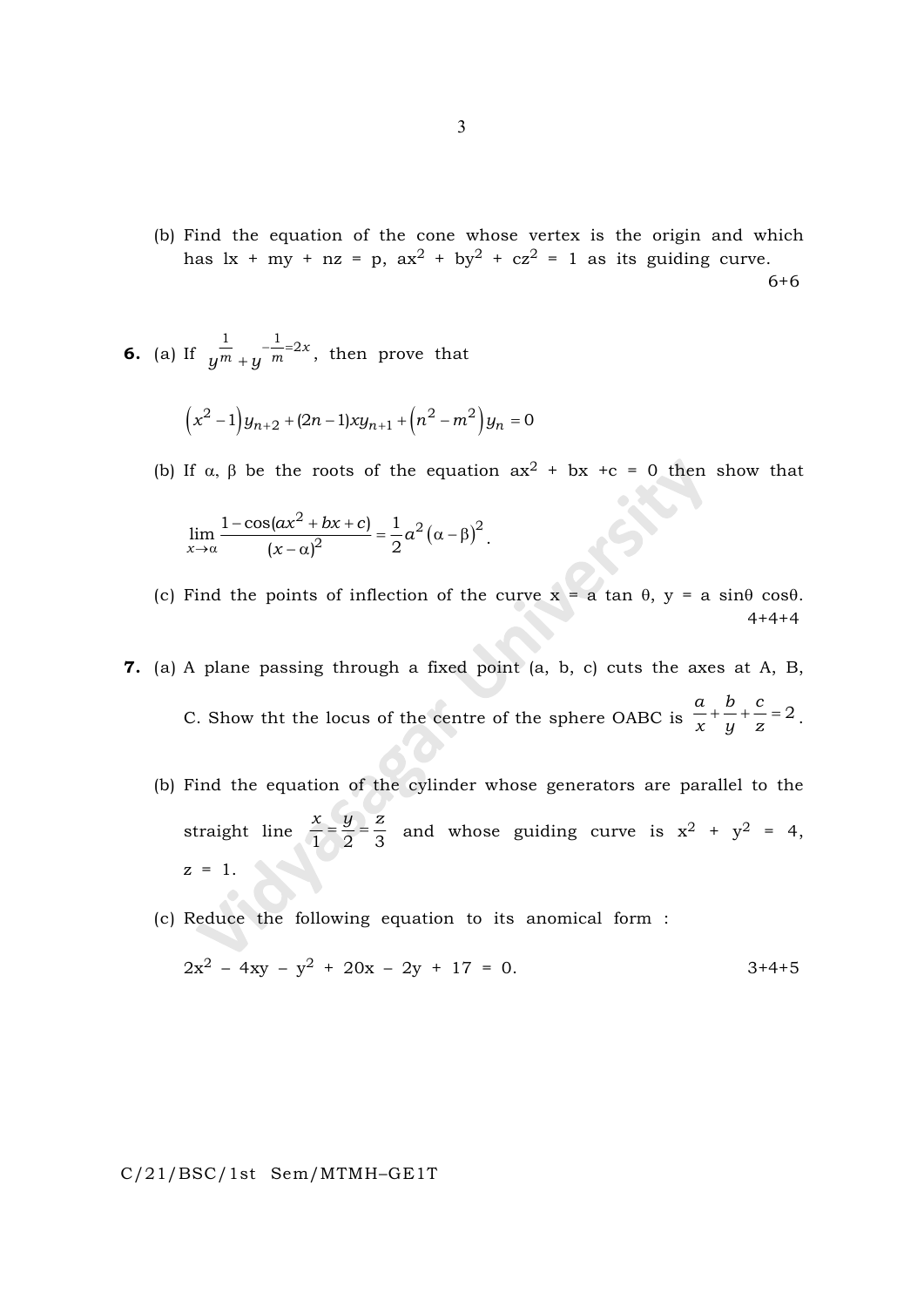**8.** (a) If  $y = \sin(m \sin^{-1} x)$  then show that

$$
(1 - x2)yn+2 - (2n + 1)xyn+1 + (m2 – n2)yn = 0
$$

(b) Find the point intersection of the tangents at  $\theta = \alpha$  and  $\theta = \beta$  on the  $conic$ <sup> $l$ </sup> = 1 + e  $\frac{c}{r} = 1 + e \cos \theta$ .

Answer any six questions. 6 $\times 2$ 

- **9.** Examine if the ODE  $e^{y}dx + (1 + xe^{y}) dy = 0$  is exact.
- **10.** If the expression ax + by changes to  $a^1x^1 + b^1y^1$  by a rotation of the rectangular axes about the origin, prove that  $a^2 + b^2 = a^2 + b^2$ .
- 11. Write down the equation of the sphere one of whose diameter has end points  $(2, -1, 3)$  and  $(0, 4, -5)$ . Find its radins
- **12.** Find  $\lim_{x\to 0} \left( \frac{-\infty}{x} \right)$  $\lim \left( \frac{1}{1} - \frac{1}{1} \right)$  $\rightarrow 0 \ x \ \ \sin$  $\left(\frac{1}{x} - \frac{1}{\sin x}\right)$
- 13. Find the polar equation of the straight line joining the two prints  $(1, \frac{1}{2})$  $\frac{\pi}{2}$  and (2,  $\pi$ ).

**14.** Find the perimeter of the astroid  $x^2/3 + y^2/3 = a^2/3$ .

C/21/BSC/1st Sem/MTMH–GE1T